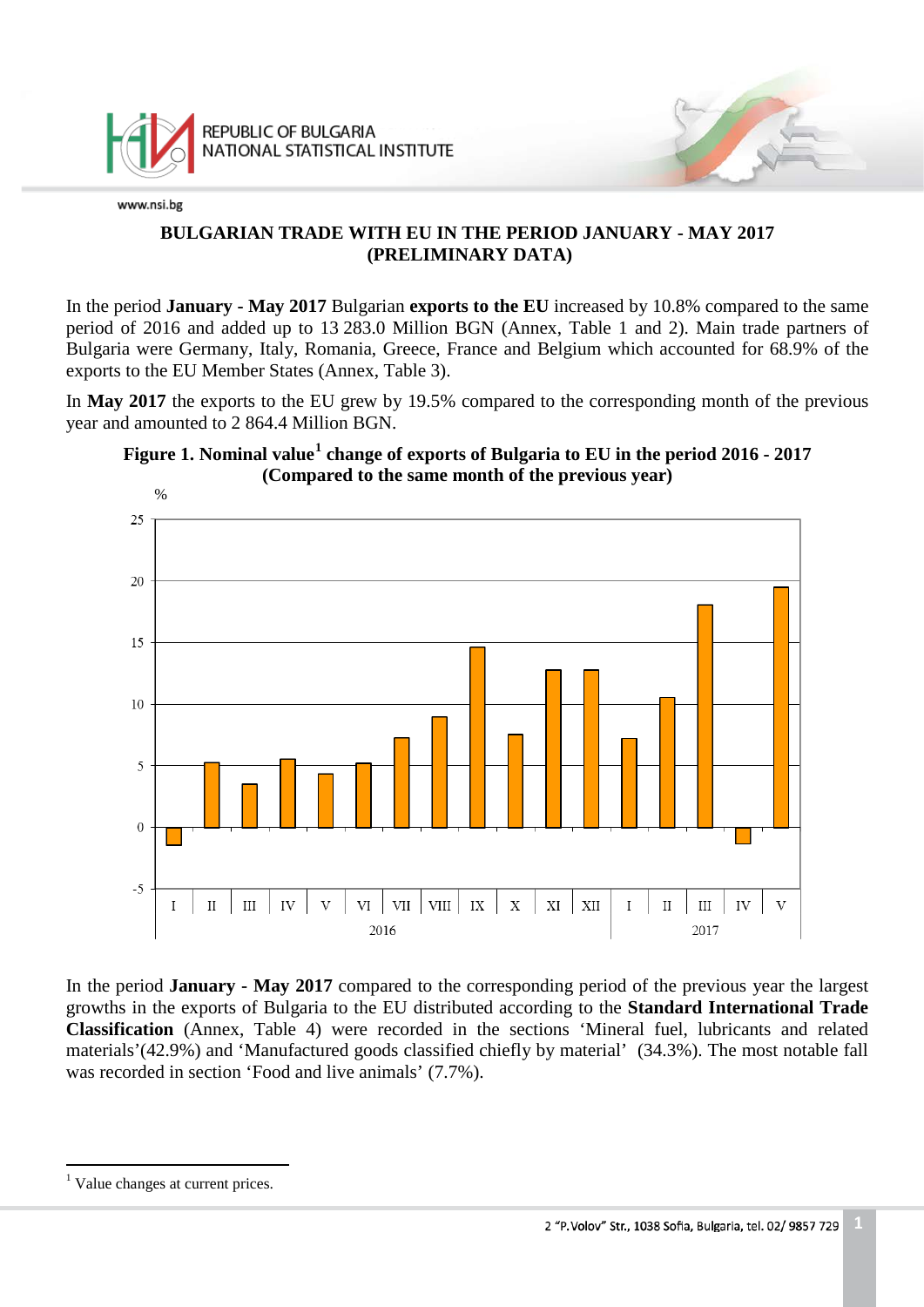

Bulgarian **imports from the EU** in the period **January - May 2017** increased by 13.0% compared to the same period of 2016 and added up to 14 912.7 Million BGN at CIF prices (Annex, Tables 1 and 2). The largest amounts were reported for the goods imported from Germany, Italy, Romania, Spain and Greece (Annex, Table 3).

In **May 2017** the Bulgarian imports from the EU Member States grew by 20.0% compared to the corresponding month of the previous year and amounted to 3 154.2 Million BGN.





In the period **January - May 2017** compared to the corresponding period of 2016 the largest growth in imports from the EU distributed according to the **Standard International Trade Classification** was reported in the section 'Mineral fuel, lubricants and related materials' (66.4%) while fall was observed only in section 'Beverages and tobacco' (9.8%).

The **foreign trade balance** of Bulgaria (export FOB - import CIF) **with** the **EU** in the period **January - May** 2017 was negative and added up to 1 629.7 Million BGN (Annex, Table 1). At FOB/FOB prices (after elimination of transport and insurance costs on imports) the trade balance was also negative and amounted to 914.2 Million BGN.

<span id="page-1-0"></span><sup>&</sup>lt;sup>1</sup> Value changes at current prices.  $\frac{1}{1}$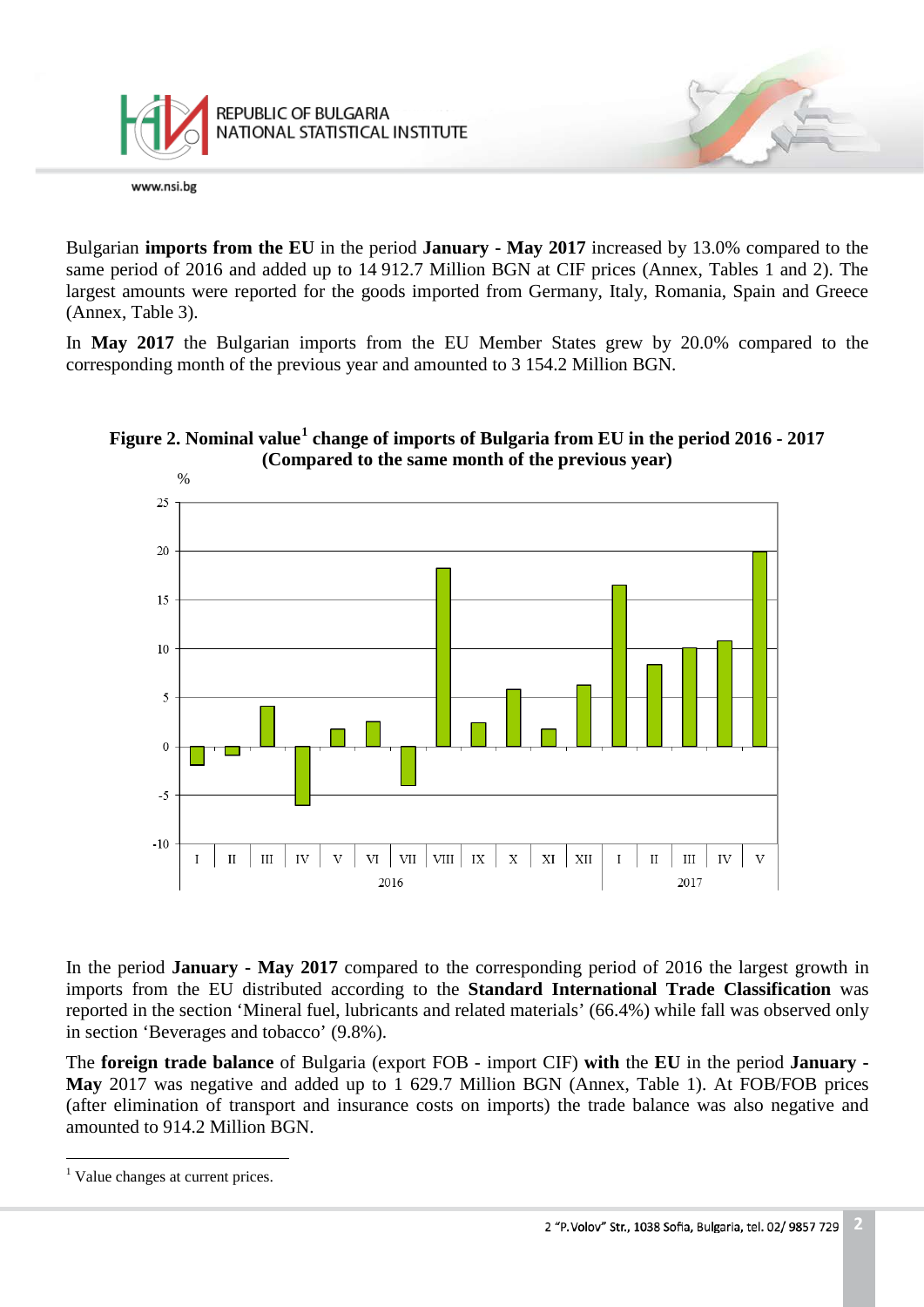

**Annex**

**Table 1**

# **Exports, imports and trade balance of Bulgaria in the period January - May 20161 and 20171 by months**

|                                |         |                      |               |                            |                      |               |                  |                            |        |                                |          | (Million BGN)                        |           |          |               |
|--------------------------------|---------|----------------------|---------------|----------------------------|----------------------|---------------|------------------|----------------------------|--------|--------------------------------|----------|--------------------------------------|-----------|----------|---------------|
|                                |         | <b>Exports - FOB</b> |               |                            | <b>Imports - CIF</b> |               | Imports - $FOB2$ |                            |        | <b>Trade balance - FOB/CIF</b> |          | Trade balance - FOB/FOB <sup>2</sup> |           |          |               |
| <b>Months/Periods</b>          | Total   | EU                   | <b>Non EU</b> | Total                      | EU                   | <b>Non EU</b> | Total            | EU                         | Non EU | Total                          | EU       | Non EU                               | Total     | EU       | <b>Non EU</b> |
| I.2016                         | 3427.3  | 2263.0               | 1164.3        | 3471<br>$\cdot$ 9          | 2267.7               | 1204.2        | 3301.1           | 2154.8                     | 1146.3 | -44.6                          | $-4.7$   | $-39.9$                              | 126.2     | 108.2    | 18.0          |
| II.2016                        | 3481.   | 2286.3               | 1195.4        | 3824.7                     | 2601.5               | 1223.2        | 3644.8           | 2481.3                     | 1163.5 | $-343.0$                       | $-315.2$ | $-27.8$                              | $-163.1$  | $-195.0$ | 31.9          |
| III.2016                       | 3680.5  | 2507.4               | 1173.1        | 4217.0                     | 3005.6               | 1211.4        | 4021.0           | 2864.8                     | 1156.2 | $-536.5$                       | $-498.2$ | $-38.3$                              | $-340.5$  | $-357.4$ | 16.9          |
| I - III.2016                   | 10589.5 | 7056.7               | 3532.8        | 11513.6                    | 7874.8               | 3638.8        | 10966.9          | 7500.9                     | 3466.0 | $-924.1$                       | $-818.1$ | $-106.0$                             | $-377.4$  | $-444.2$ | 66.8          |
| IV.2016                        | 3635.5  | 2536.7               | 1098.8        | 4017.5                     | 2694.4               | 1323.1        | 3832.2           | 2573.9                     | 1258.3 | $-382.0$                       | $-157.7$ | $-224.3$                             | $-196.7$  | $-37.2$  | $-159.5$      |
| V.2016                         | 3517.6  | 2397.4               | 1120.2        | 4084.3                     | 2628.6               | 1455.7        | 3887.8           | 2505.8                     | 1382.0 | $-566.7$                       | $-231.2$ | $-335.5$                             | $-370.2$  | $-108.4$ | $-261.8$      |
| I - V.2016   17742.6           |         | 11990.8              | 5751.8        | 19615.4                    | 13197.8              | 6417.6        | 18686.9          | 12580.6                    | 6106.3 | -1872.8                        | -1207.0  | $-665.8$                             | $-944.3$  | $-589.8$ | $-354.5$      |
|                                |         |                      |               |                            |                      |               |                  |                            |        |                                |          |                                      |           |          |               |
| I.2017                         | 3738.7  | 2426.5               | 1312.2        | 4220.8                     | 2642.9               | 1577.9        | 4008.6           | 2510.4                     | 1498.2 | $-482.1$                       | $-216.4$ | $-265.7$                             | $-269.9$  | $-83.9$  | $-186.0$      |
| II.2017                        | 4048.3  | 2528.1               | 1520.2        | 4428.6                     | 2820.5               | 1608.1        | 4209.7           | 2682.2                     | 1527.5 | $-380.3$                       | $-292.4$ | $-87.9$                              | $-161.4$  | $-154.1$ | $-7.3$        |
| III.2017                       | 4371.8  | 2960.6               | 1411.2        | 5287.3                     | 3309.6               | 1977.7        | 5032.4           | 3156.2                     | 1876.2 | $-915.5$                       | $-349.0$ | $-566.5$                             | $-660.6$  | $-195.6$ | $-465.0$      |
| $I - III.2017$                 | 12158.8 | 7915.2               | 4243.6        | 13936.7                    | 8773.0               | 5163.7        | 13250.7          | 8348.8                     | 4901.9 | -1777.9                        | $-857.8$ | $-920.1$                             | $-1091.9$ | $-433.6$ | $-658.3$      |
| IV.2017                        | 3913.0  | 2503.4               | 1409.6        | 4692.3                     | 2985.5               | 1706.8        | 4466.8           | 2842.6                     | 1624.2 | $-779.3$                       | $-482.1$ | $-297.2$                             | $-553.8$  | $-339.2$ | $-214.6$      |
| V.2017                         | 4455.6  | 2864.4               | 1591.2        | 4931.6                     | 3154.2               | 1777.4        | 4699.0           | 3005.8                     | 1693.2 | $-476.0$                       | $-289.8$ | $-186.2$                             | $-243.4$  | $-141.4$ | $-102.0$      |
| I - V.2017   20527.4   13283.0 |         |                      |               | 7244.4   23560.6   14912.7 |                      |               |                  | 8647.9   22416.5   14197.2 | 8219.3 | $-3033.2$                      | -1629.7  | $-1403.5$                            | $-1889.1$ | $-914.2$ | $-974.9$      |

<sup>1</sup> Data are preliminary as of 9-th August 2017.

<sup>2</sup> By data of BNB for the transport costs.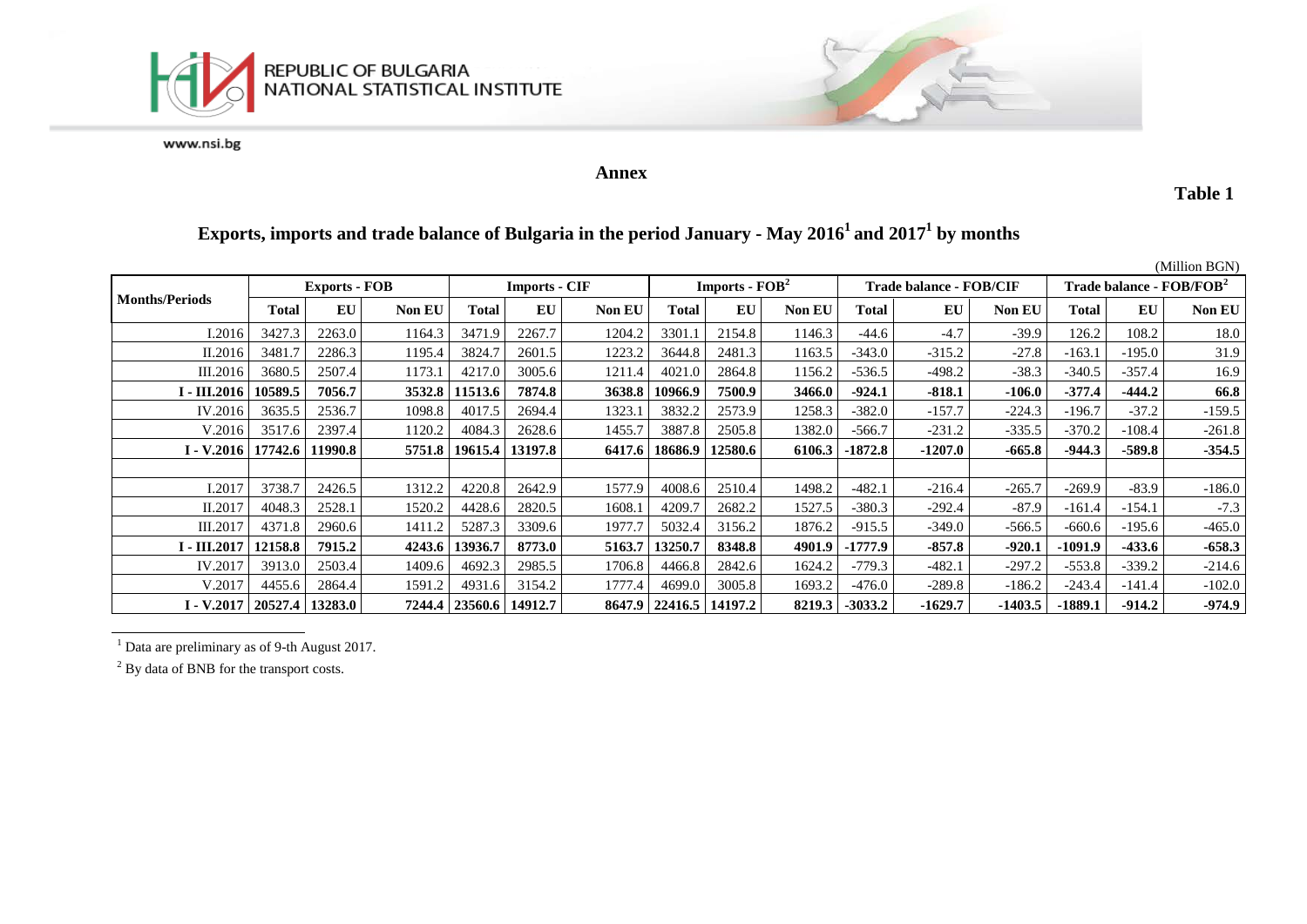

# **Table 2**

## **Value changes of exports and imports of Bulgaria in the period January - May 20171 compared to the same month of the previous year**

|                       |       |                      |               |             |                      |               |                      |      | (Per cent)    |  |
|-----------------------|-------|----------------------|---------------|-------------|----------------------|---------------|----------------------|------|---------------|--|
| <b>Months/Periods</b> |       | <b>Exports - FOB</b> |               |             | <b>Imports - CIF</b> |               | <b>Imports - FOB</b> |      |               |  |
|                       | Total | EU                   | <b>Non EU</b> | Total       | EU                   | <b>Non EU</b> | <b>Total</b>         | ЕU   | <b>Non EU</b> |  |
|                       | 9.1   | 7.2                  | 12.7          | 21.6        | 16.5                 | 31.0          | 21.4                 | 16.5 | 30.7          |  |
| П                     | 16.3  | 10.6                 | 27.2          | 15.8        | 8.4                  | 31.5          | 15.5                 | 8.1  | 31.3          |  |
| Ш                     | 18.8  | 18.1                 | 20.3          | 25.4        | 10.1                 | 63.3          | 25.2                 | 10.2 | 62.3          |  |
| $I - III$             | 14.8  | 12.2                 | 20.1          | <b>21.0</b> | 11.4                 | 41.9          | 20.8                 | 11.3 | 41.4          |  |
| IV                    | 7.6   | $-1.3$               | 28.3          | 16.8        | 10.8                 | 29.0          | 16.6                 | 10.4 | 29.1          |  |
| V                     | 26.7  | 19.5                 | 42.0          | 20.7        | 20.0                 | 22.1          | 20.9                 | 20.0 | 22.5          |  |
| $I - V$               | 15.7  | 10.8                 | 26.0          | 20.1        | 13.0                 | 34.8          | <b>20.0</b>          | 12.8 | 34.6          |  |

 $\frac{1}{1}$  Data are preliminary as of 9-th August 2017.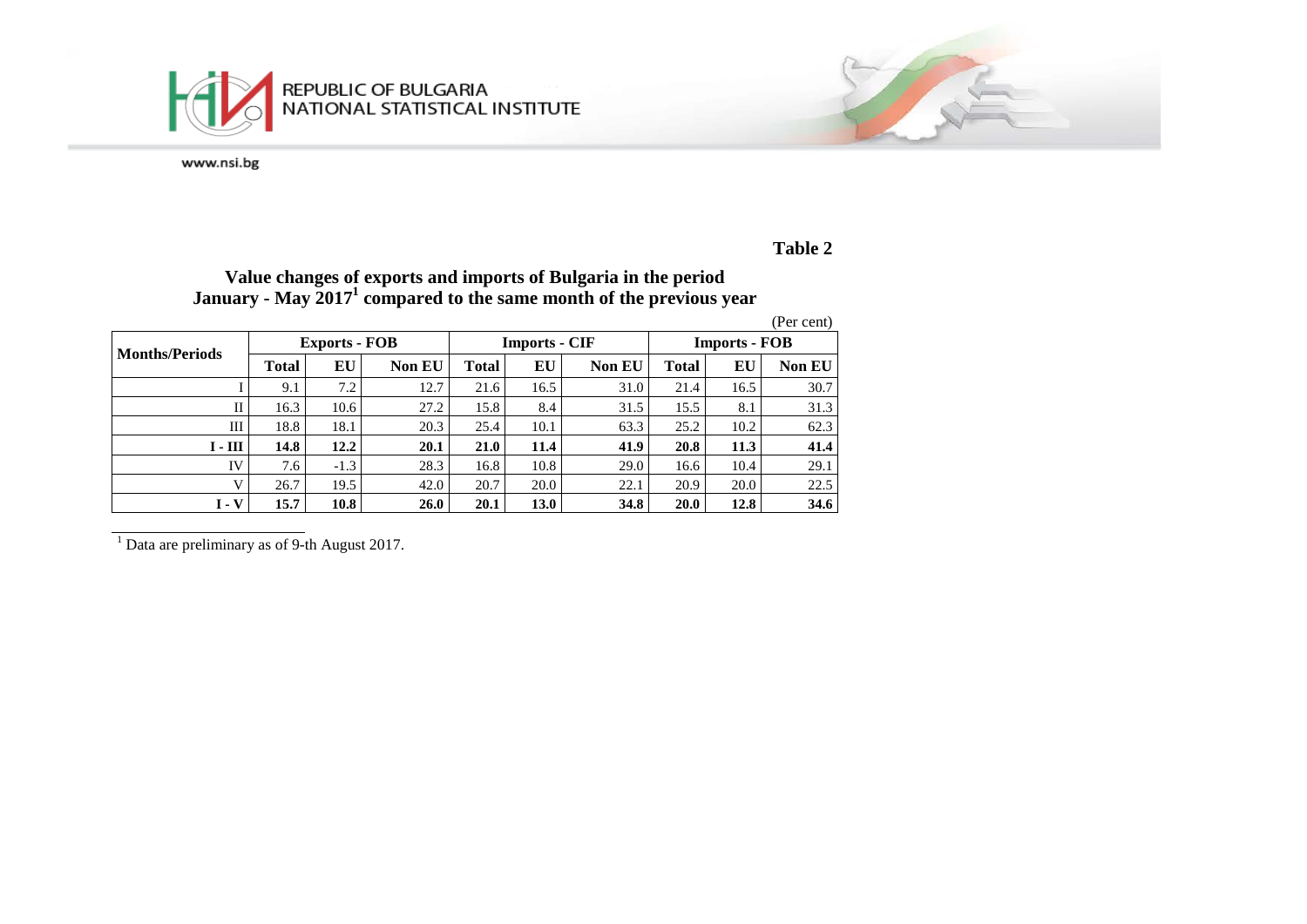

**Table 3**

#### **Exports, imports and trade balance by groups of countries and main partner countries1 of Bulgaria in the period January - May 20162 and 20172**

|                                |                    | <b>Exports - FOB</b> |                                                           |                    | <b>Imports - CIF</b> |                                                            | Trade balance -<br><b>FOB/CIF</b> |           |  |  |
|--------------------------------|--------------------|----------------------|-----------------------------------------------------------|--------------------|----------------------|------------------------------------------------------------|-----------------------------------|-----------|--|--|
| <b>Countries and groups of</b> | 2016               | 2017                 | <b>Change</b><br>compared                                 | 2016               | 2017                 | <b>Change</b><br>compared                                  | 2016                              | 2017      |  |  |
| countries                      | <b>Million BGN</b> |                      | to the same<br>period of<br>the<br>previous<br>year - $%$ | <b>Million BGN</b> |                      | to the same<br>period of<br>the<br>previous<br>year - $\%$ | <b>Million BGN</b>                |           |  |  |
| <b>Total</b>                   | 17742.6            | 20527.4              | 15.7                                                      | 19615.4            | 23560.6              | 20.1                                                       | $-1872.8$                         | $-3033.2$ |  |  |
| ${\bf EU}$                     | 11990.8            | 13283.0              | 10.8                                                      | 13197.8            | 14912.7              | 13.0                                                       | $-1207.0$                         | $-1629.7$ |  |  |
| Austria                        | 340.8              | 394.8                | 15.8                                                      | 581.3              | 579.6                | $-0.3$                                                     | $-240.5$                          | $-184.8$  |  |  |
| Belgium                        | 360.1              | 728.7                | 102.4                                                     | 475.3              | 490.5                | 3.2                                                        | $-115.2$                          | 238.2     |  |  |
| Croatia                        | 92.2               | 87.6                 | $-5.0$                                                    | 52.0               | 61.7                 | 18.7                                                       | 40.2                              | 25.9      |  |  |
| Cyprus                         | 62.7               | 58.1                 | $-7.3$                                                    | 20.3               | 27.9                 | 37.4                                                       | 42.4                              | 30.2      |  |  |
| Czech Republic                 | 288.1              | 405.9                | 40.9                                                      | 425.8              | 502.4                | 18.0                                                       | $-137.7$                          | $-96.5$   |  |  |
| Denmark                        | 106.2              | 126.3                | 18.9                                                      | 100.2              | 114.3                | 14.1                                                       | 6.0                               | 12.0      |  |  |
| Estonia                        | 16.7               | 20.8                 | 24.6                                                      | 10.2               | 14.3                 | 40.2                                                       | 6.5                               | 6.5       |  |  |
| Finland                        | 31.9               | 31.7                 | $-0.6$                                                    | 59.6               | 42.7                 | $-28.4$                                                    | $-27.7$                           | $-11.0$   |  |  |
| France                         | 804.7              | 844.8                | 5.0                                                       | 698.1              | 687.5                | $-1.5$                                                     | 106.6                             | 157.3     |  |  |
| Germany                        | 2405.4             | 2880.1               | 19.7                                                      | 2659.2             | 2849.6               | 7.2                                                        | $-253.8$                          | 30.5      |  |  |
| Greece                         | 1202.0             | 1322.2               | 10.0                                                      | 910.7              | 1012.6               | 11.2                                                       | 291.3                             | 309.6     |  |  |
| Hungary                        | 314.6              | 357.7                | 13.7                                                      | 772.3              | 827.9                | 7.2                                                        | $-457.7$                          | $-470.2$  |  |  |
| Ireland                        | 19.5               | 35.3                 | 81.0                                                      | 67.5               | 91.6                 | 35.7                                                       | $-48.0$                           | $-56.3$   |  |  |
| Italy                          | 1865.5             | 1756.1               | $-5.9$                                                    | 1690.8             | 1771.3               | 4.8                                                        | 174.7                             | $-15.2$   |  |  |
| Latvia                         | 25.3               | 22.6                 | $-10.7$                                                   | 18.1               | 31.3                 | 72.9                                                       | 7.2                               | $-8.7$    |  |  |
| Lithuania                      | 39.7               | 54.5                 | 37.3                                                      | 29.5               | 35.1                 | 19.0                                                       | 10.2                              | 19.4      |  |  |
| Luxembourg                     | 3.3                | 6.4                  | 93.9                                                      | 72.0               | 89.0                 | 23.6                                                       | $-68.7$                           | $-82.6$   |  |  |
| Malta                          | 48.4               | 17.6                 | $-63.6$                                                   | 10.8               | 10.3                 | $-4.6$                                                     | 37.6                              | 7.3       |  |  |
| Netherlands                    | 463.0              | 532.2                | 14.9                                                      | 718.5              | 829.2                | 15.4                                                       | $-255.5$                          | $-297.0$  |  |  |
| Poland                         | 417.8              | 503.1                | 20.4                                                      | 723.8              | 843.9                | 16.6                                                       | $-306.0$                          | $-340.8$  |  |  |
| Portugal                       | 84.7               | 67.3                 | $-20.5$                                                   | 38.7               | 49.6                 | 28.2                                                       | 46.0                              | 17.7      |  |  |
| Romania                        | 1573.1             | 1621.6               | 3.1                                                       | 1356.8             | 1725.4               | 27.2                                                       | 216.3                             | $-103.8$  |  |  |
| Slovakia                       | 130.0              | 150.5                | 15.8                                                      | 281.0              | 304.5                | 8.4                                                        | $-151.0$                          | $-154.0$  |  |  |
| Slovenia                       | 158.5              | 151.5                | $-4.4$                                                    | 162.9              | 172.4                | 5.8                                                        | $-4.4$                            | $-20.9$   |  |  |
| Spain                          | 410.8              | 349.7                | $-14.9$                                                   | 689.4              | 1132.7               | 64.3                                                       | $-278.6$                          | $-783.0$  |  |  |
| Sweden                         | 131.3              | 169.5                | 29.1                                                      | 124.5              | 154.2                | 23.9                                                       | 6.8                               | 15.3      |  |  |
| <b>United Kingdom</b>          | 462.5              | 504.4                | 9.1                                                       | 375.9              | 389.3                | 3.6                                                        | 86.6                              | 115.1     |  |  |
| Not specified                  | 132.0              | 82.0                 | $-37.9$                                                   | 72.6               | 71.9                 | $-1.0$                                                     | 59.4                              | 10.1      |  |  |

<sup>1</sup> Partner country:

- In case of exports (or dispatches) is the country (or Member State) of final destination of the goods.

- In case of imports (or arrivals) is the country (or Member State) of consignment of the goods. <sup>2</sup> Data are preliminary as of 9-th August 2017.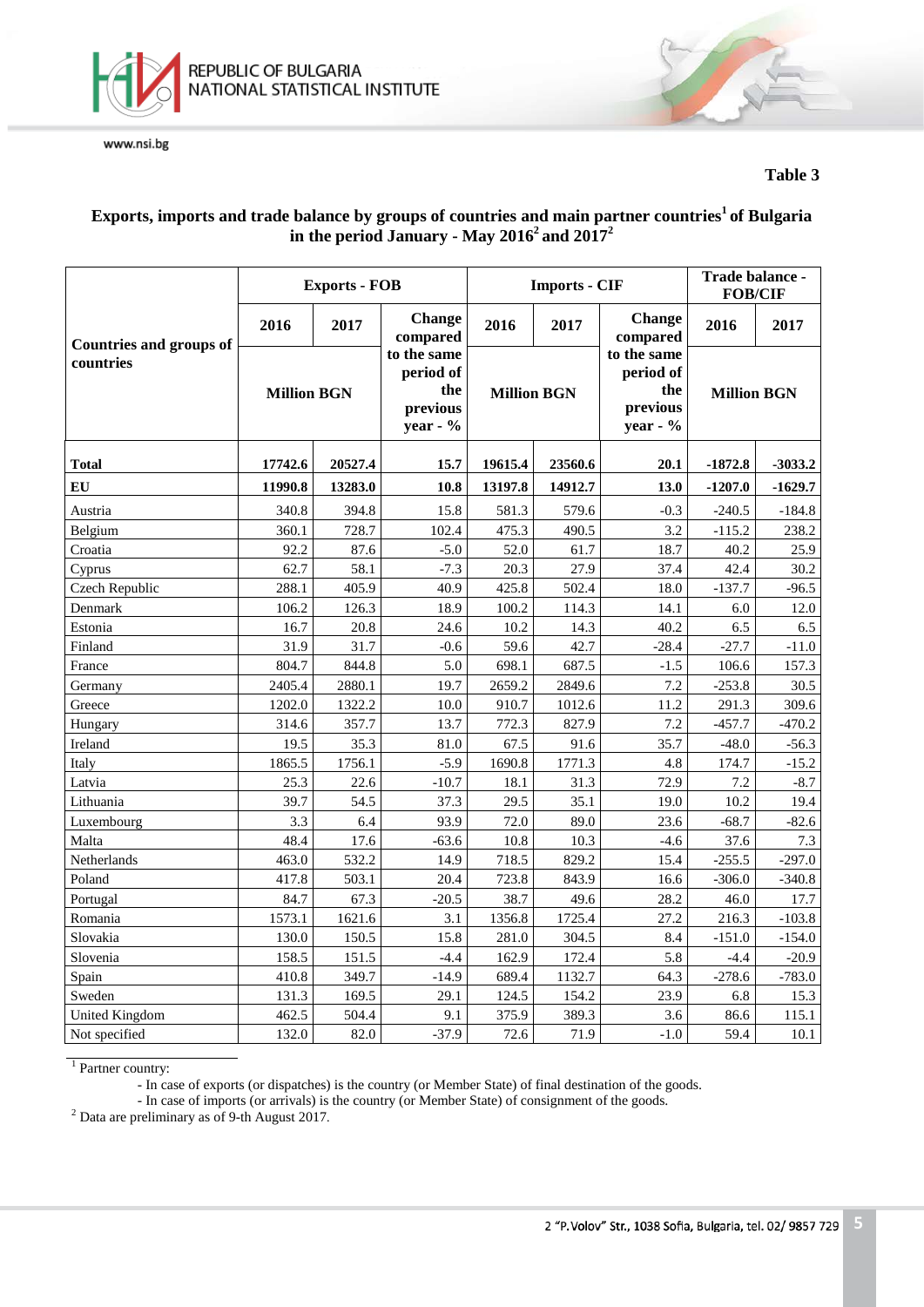

#### **Table 3**

### **Exports, imports and trade balance by groups of countries and main partner countries1 of Bulgaria**  in the period January - May  $2016^2$  and  $2017^2$

| (Continued |
|------------|
|            |

|                                |                    | <b>Exports - FOB</b> |                                                            |                    | <b>Imports - CIF</b> |                                                            | Trade balance -<br><b>FOB/CIF</b> |           |
|--------------------------------|--------------------|----------------------|------------------------------------------------------------|--------------------|----------------------|------------------------------------------------------------|-----------------------------------|-----------|
| <b>Countries and groups of</b> | 2016               | 2017                 | <b>Change</b><br>compared                                  | 2016               | 2017                 | <b>Change</b><br>compared                                  | 2016                              | 2017      |
| countries                      | <b>Million BGN</b> |                      | to the same<br>period of<br>the<br>previous<br>year - $\%$ | <b>Million BGN</b> |                      | to the same<br>period of<br>the<br>previous<br>year - $\%$ | <b>Million BGN</b>                |           |
| <b>Non EU countries</b>        | 5751.8             | 7244.4               | 26.0                                                       | 6417.6             | 8647.9               | 34.8                                                       | $-665.8$                          | $-1403.5$ |
| CIS <sup>3</sup>               | 404.7              | 601.2                | 48.6                                                       | 2165.3             | 2825.6               | 30.5                                                       | $-1760.6$                         | $-2224.4$ |
| of which:                      |                    |                      |                                                            |                    |                      |                                                            |                                   |           |
| Kazakhstan                     | 12.8               | 17.0                 | 32.8                                                       | 14.1               | 17.7                 | 25.5                                                       | $-1.3$                            | $-0.7$    |
| <b>Russian Federation</b>      | 244.6              | 396.1                | 61.9                                                       | 1754.7             | 2392.2               | 36.3                                                       | $-1510.1$                         | $-1996.1$ |
| Ukraine                        | 68.5               | 88.7                 | 29.5                                                       | 333.1              | 327.2                | $-1.8$                                                     | $-264.6$                          | $-238.5$  |
| OECD <sup>4</sup>              | 2012.4             | 2331.9               | 15.9                                                       | 1823.2             | 2182.5               | 19.7                                                       | 189.2                             | 149.4     |
| of which:                      |                    |                      |                                                            |                    |                      |                                                            |                                   |           |
| Canada                         | 33.1               | 31.3                 | $-5.4$                                                     | 26.5               | 44.2                 | 66.8                                                       | 6.6                               | $-12.9$   |
| Israel                         | 49.5               | 55.6                 | 12.3                                                       | 52.2               | 36.5                 | $-30.1$                                                    | $-2.7$                            | 19.1      |
| Japan                          | 25.2               | 26.9                 | 6.7                                                        | 85.7               | 81.0                 | $-5.5$                                                     | $-60.5$                           | $-54.1$   |
| Korea, Republic of             | 49.7               | 25.5                 | $-48.7$                                                    | 97.7               | 88.8                 | $-9.1$                                                     | $-48.0$                           | $-63.3$   |
| Turkey                         | 1462.8             | 1767.4               | 20.8                                                       | 1184.6             | 1477.1               | 24.7                                                       | 278.2                             | 290.3     |
| <b>United States</b>           | 252.2              | 249.5                | $-1.1$                                                     | 172.3              | 211.1                | 22.5                                                       | 79.9                              | 38.4      |
| EFTA <sup>5</sup>              | 97.3               | 115.5                | 18.7                                                       | 176.5              | 193.1                | 9.4                                                        | $-79.2$                           | $-77.6$   |
| of which:                      |                    |                      |                                                            |                    |                      |                                                            |                                   |           |
| Norway                         | 18.6               | 22.4                 | 20.4                                                       | 22.4               | 33.7                 | 50.4                                                       | $-3.8$                            | $-11.3$   |
| Switzerland                    | 77.9               | 91.7                 | 17.7                                                       | 152.2              | 157.0                | 3.2                                                        | $-74.3$                           | $-65.3$   |

<sup>1</sup> Partner country:

- In case of exports (or dispatches) is the country (or Member State) of final destination of the goods.

- In case of imports (or arrivals) is the country (or Member State) of consignment of the goods.<sup>2</sup> Data are preliminary as of 9-th August 2017.

<sup>3</sup> CIS includes: Azerbaijan; Armenia; Belarus; Kazakhstan; Kyrgyz Republic; Moldova, Republic of; Russian Federation; Tajikistan; Turkmenistan; Uzbekistan and Ukraine.

<sup>4</sup> OECD includes: Australia; Virgin Islands (US); United States; Iceland; Canada; Mexico; New Zealand; Norway; Korea, Republic of; Turkey; Switzerland; Japan; Israel and Chile.

<sup>5</sup> EFTA includes: Norway; Switzerland; Iceland and Liechtenstein.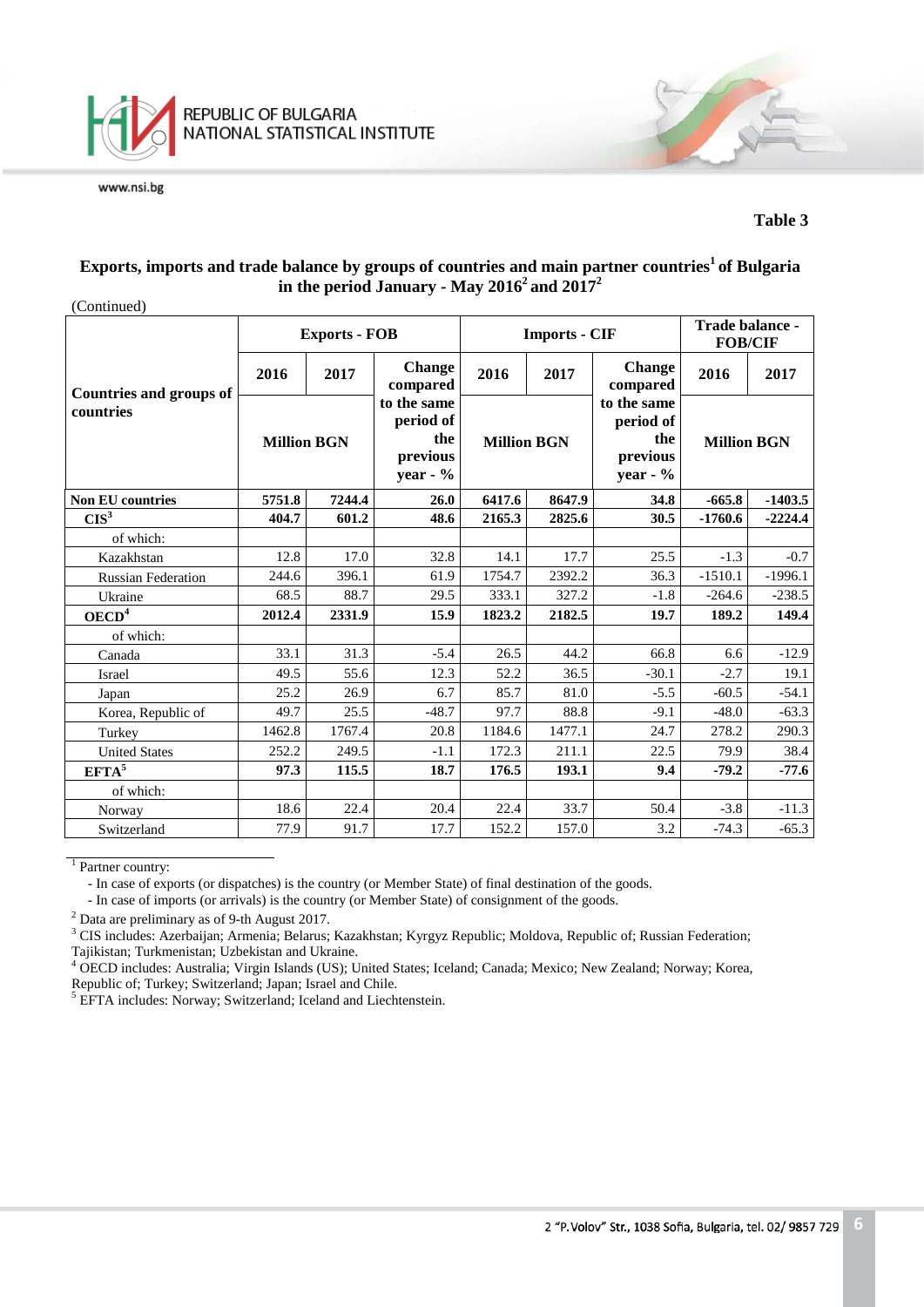

#### **Table 3**

## **Exports, imports and trade balance by groups of countries and main partner countries1 of Bulgaria in the period January - May 20162 and 20172**

| (Continued and end)                  |                    |                      |                                                           |                    |                      |                                                            |                                   |          |  |
|--------------------------------------|--------------------|----------------------|-----------------------------------------------------------|--------------------|----------------------|------------------------------------------------------------|-----------------------------------|----------|--|
|                                      |                    | <b>Exports - FOB</b> |                                                           |                    | <b>Imports - CIF</b> |                                                            | Trade balance -<br><b>FOB/CIF</b> |          |  |
|                                      | 2016               | 2017                 | <b>Change</b><br>compared                                 | 2016<br>2017       |                      | <b>Change</b><br>compared                                  | 2016                              | 2017     |  |
| Countries and groups of<br>countries | <b>Million BGN</b> |                      | to the same<br>period of<br>the<br>previous<br>year - $%$ | <b>Million BGN</b> |                      | to the same<br>period of<br>the<br>previous<br>year - $\%$ | <b>Million BGN</b>                |          |  |
| <b>Countries not included</b>        |                    |                      |                                                           |                    |                      |                                                            |                                   |          |  |
| in the upper groups                  |                    |                      |                                                           |                    |                      |                                                            |                                   |          |  |
| Albania                              | 39.7               | 55.6                 | 40.1                                                      | 8.3                | 13.7                 | 65.1                                                       | 31.4                              | 41.9     |  |
| Bosnia and Herzegovina               | 52.6               | 60.6                 | 15.2                                                      | 27.0               | 33.7                 | 24.8                                                       | 25.6                              | 26.9     |  |
| <b>Brazil</b>                        | 29.7               | 25.8                 | $-13.1$                                                   | 28.0               | 17.1                 | $-38.9$                                                    | 1.7                               | 8.7      |  |
| China                                | 341.5              | 514.4                | 50.6                                                      | 771.2              | 880.8                | 14.2                                                       | $-429.7$                          | $-366.4$ |  |
| Egypt                                | 160.3              | 389.0                | 142.7                                                     | 168.0              | 469.0                | 179.2                                                      | $-7.7$                            | $-80.0$  |  |
| Former Yugoslav                      |                    |                      |                                                           |                    |                      |                                                            |                                   |          |  |
| Republic of Macedonia                | 318.5              | 314.1                | $-1.4$                                                    | 164.7              | 240.3                | 45.9                                                       | 153.8                             | 73.8     |  |
| Georgia                              | 99.7               | 111.8                | 12.1                                                      | 78.6               | 223.7                | 184.6                                                      | 21.1                              | $-111.9$ |  |
| India                                | 44.8               | 110.9                | 147.5                                                     | 94.4               | 114.0                | 20.8                                                       | $-49.6$                           | $-3.1$   |  |
| Indonesia                            | 20.0               | 20.5                 | 2.5                                                       | 26.4               | 33.7                 | 27.7                                                       | $-6.4$                            | $-13.2$  |  |
| Iran, Islamic Republic of            | 45.5               | 49.1                 | 7.9                                                       | 22.2               | 71.6                 | 222.5                                                      | 23.3                              | $-22.5$  |  |
| Peru                                 | 3.0                | 10.3                 | 243.3                                                     | 17.9               | 22.6                 | 26.3                                                       | $-14.9$                           | $-12.3$  |  |
| Serbia                               | 293.9              | 346.5                | 17.9                                                      | 274.7              | 473.0                | 72.2                                                       | 19.2                              | $-126.5$ |  |
| Singapore                            | 98.2               | 161.7                | 64.7                                                      | 20.9               | 26.5                 | 26.8                                                       | 77.3                              | 135.2    |  |
| South Africa                         | 52.5               | 35.0                 | $-33.3$                                                   | 15.0               | 32.4                 | 116.0                                                      | 37.5                              | 2.6      |  |
| Syrian Arab Republic                 | 19.7               | 24.8                 | 25.9                                                      | 1.4                | 0.1                  | $\mathbf X$                                                | 18.3                              | 24.7     |  |
| Taiwan                               | 11.6               | 18.1                 | 56.0                                                      | 79.1               | 86.4                 | 9.2                                                        | $-67.5$                           | $-68.3$  |  |
| <b>United Arab Emirates</b>          | 138.1              | 167.6                | 21.4                                                      | 17.5               | 24.1                 | 37.7                                                       | 120.6                             | 143.5    |  |
| Viet Nam                             | 19.0               | 18.9                 | $-0.5$                                                    | 29.7               | 35.5                 | 19.5                                                       | $-10.7$                           | $-16.6$  |  |

<sup>1</sup> Partner country:

- In case of exports (or dispatches) is the country (or Member State) of final destination of the goods.

- In case of imports (or arrivals) is the country (or Member State) of consignment of the goods.

 $2$  Data are preliminary as of 9-th August 2017.

'x' - category not applicable.

'0' - figure less than half the unit used.